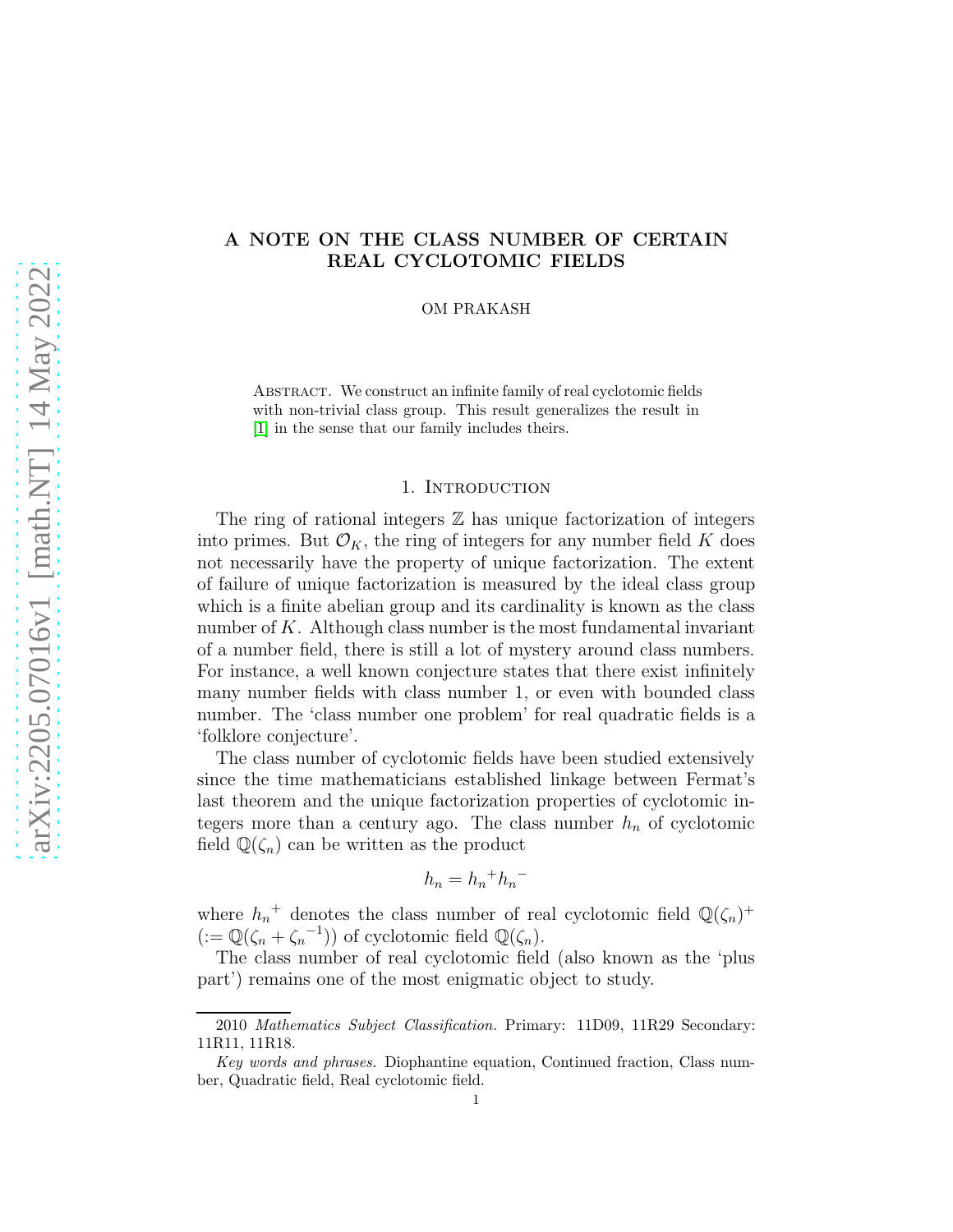The 'minus part'  $h_n^-$ , which is also known as the relative class number, is defined by the quotient

$$
h_n = \frac{h_n}{h_n^+}.
$$

This is a tautology up to this point, but it is not tautological to note that  $h_n$ <sup> $\bar{h}$ </sup> can be calculated quite explicitly by using the class number formula. On applying the class number formula to  $\mathbb{Q}(\zeta_n)$  and  $\mathbb{Q}(\zeta_n)^+$ and than taking the quotient, leaves us with the expression,

$$
h_n{}^-=\mathcal{Q}m \prod_{\chi \text{ odd}}\left(\frac{-1}{2}B_{1,\chi}\right).
$$

Here the product runs over odd Dirichlet character  $\chi$ ;  $B_{1,\chi}$  denotes the generalised Bernoulli numbers and

$$
Q = \begin{cases} 1 & \text{if } n \text{ is a power of prime} \\ 2 & \text{otherwise.} \end{cases}
$$

Despite the fact that  $h_n$ <sup>-</sup> grows exponentially with n;  $h_n$ <sup>-</sup> can be directly computed.

On the other hand the 'plus part' is still a mystery. Their Minkowski bounds are too large to be effective for the fields with large  $n$ , and their discriminant are also far to large for Odlyzko's discriminant bound to treat their class number.

Ankeny et al. [\[7\]](#page-7-1) showed that, if  $p = (2nq)^2 + 1$  is a prime where q is also a prime and  $n > 1$  is an integer then  $h_p^+ > 1$ . Lang [\[5\]](#page-7-2) has also proved the same result for  $p = \{(2n+1)q\}^2 + 4$  where q is a prime and  $n \geq 1$  is an integer. In 1987, Osada [\[6\]](#page-7-3) generalised [\[7\]](#page-7-1) and [\[5\]](#page-7-2).

In a recent work Mishra et al. [\[4\]](#page-7-4) showed the existence of infinitely many real cyclotomic fields with large class number. Their proof is existential. On the other hand Chakraborty and Hoque [\[1\]](#page-7-0) has given explicit families of real cyclotomic fields having class number strictly bigger than 1. More precisely they proved the following:

### Theorem 1.1. (K.Chakraborty and A. Hoque)

- 1. Let  $p \equiv 1 \pmod{4}$  and  $n \ge 1$  an integer. If  $d = (2np)^2 1$ , then  $h_{4d}^{+} > 1$ .
- 2. Let  $p \equiv \pm 1 \pmod{4}$  be a prime and  $n \geq 1$  an integer. If  $d = (2np)^2 + 3$  and n a multiple of 3, then  $h_{4d}^+ > 1$ .
- 3. Let  $p \equiv \pm 1 \pmod{8}$  be a prime and  $n \geq 1$  an integer. If  $d = ((2n + 1)p)^2 + 2$ , then  $h_{4d}^+ > 1$ .
- 4. Let  $p \equiv 1, 3 \pmod{8}$  be a prime not equal to 3 and  $n \ge 1$  and integer. If  $d = ((2n + 1)p)^2 - 2$ , then  $h_{4d}^+ > 1$ .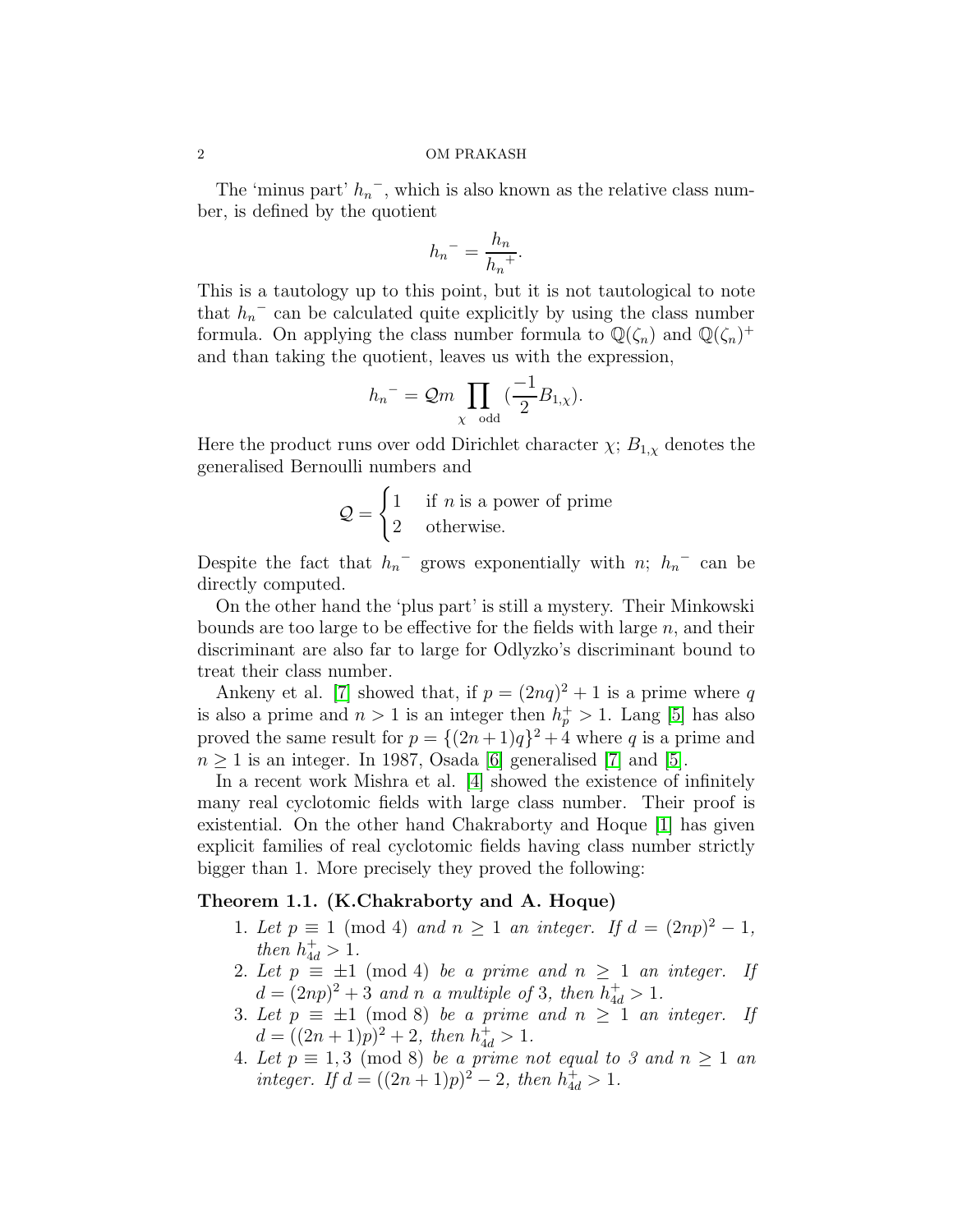Their idea was to first prove that the equation  $x^2 - dy^2 = \pm p$  has no solution for d of the form

$$
d = \begin{cases} (2np)^2 - 1 & \text{with } p \equiv 1 \pmod{4} \\ (2np)^2 + 3 & \text{with } p \equiv \pm 1 \pmod{4} \\ ((2n+1)p)^2 + 2 & \text{with } p \equiv \pm 1 \pmod{8} \\ ((2n+1)p)^2 - 2 & \text{with } p \equiv 1,3 \pmod{8} \end{cases}
$$

where  $p$  is a prime and  $n$  is a positive integer. Then they lift the class group of the quadratic field to the real cyclotomic field using the following result of Yamaguchi [\[2\]](#page-7-5).

<span id="page-2-3"></span>**Lemma 1.1.** Let h be the class number of quadratic field  $\mathbb{Q}(\sqrt{d})$ , if  $d > 0$  is an integer with  $\phi(d) > 4$ , where  $\phi$  is Euler's totient function, then  $h|h_{4d}$ <sup>+</sup>.

In this article, we obtain an infinite family of d's with non-trivial class number for real cyclotomic fields (which contains [\[1\]](#page-7-0)).The main result of this note is:

<span id="page-2-2"></span>**Theorem 1.2.** If  $d = \alpha n^2 + \beta n + \gamma$  is a square-free positive integer, then  $h_{4d}^+ > 1$ .

Here  $\alpha$ ,  $\beta$  and  $\gamma$  are as in Proposition [1.](#page-2-0)

# 2. Preliminary

Let us recall that the continued fraction expression for  $\sqrt{d}$  where d is a square-free integer has the form

$$
\sqrt{d} = [a_0, \overline{a_1, a_2, ..., a_{t-1}, a_t = 2a_0}]
$$

where  $a_1, a_2, ..., a_{t-1}$  is a symmetric sequence.

Moreover, the converse of the above fact is also true. The following proposition describes the converse.

<span id="page-2-0"></span>**Proposition 1.** [\[3\]](#page-7-6) Let  $a_1, a_2, ..., a_{t-1}$  ( $t \ge 1$ ) be any symmetric sequence of positive integers. Define a sequence  $q_i$  for  $-1 \le i \le t$  by the recurrence relation  $q_{i+1} = a_{i+1}q_i + q_{i-1}, q_{-1} = 0, q_0 = 1$ . Then the equation

<span id="page-2-1"></span>
$$
\sqrt{d} = [z, \overline{a_1, a_2, ..., a_{t-1}, 2z}], z = \lfloor d \rfloor
$$
\n(2.1)

has infinitely many square-free positive solutions  $d \equiv 2,3 \pmod{4}$  if and only if  $q_{t-1}$  is odd or  $q_{t-1}$  and  $q_{t-2}q_{t-3}$  are both even. When either of the condition is satisfied then all the solutions of  $(2.1)$  are given by

$$
d = d(n) = \alpha n^2 + \beta n + \gamma; \ z(n) = \eta n + \mu,
$$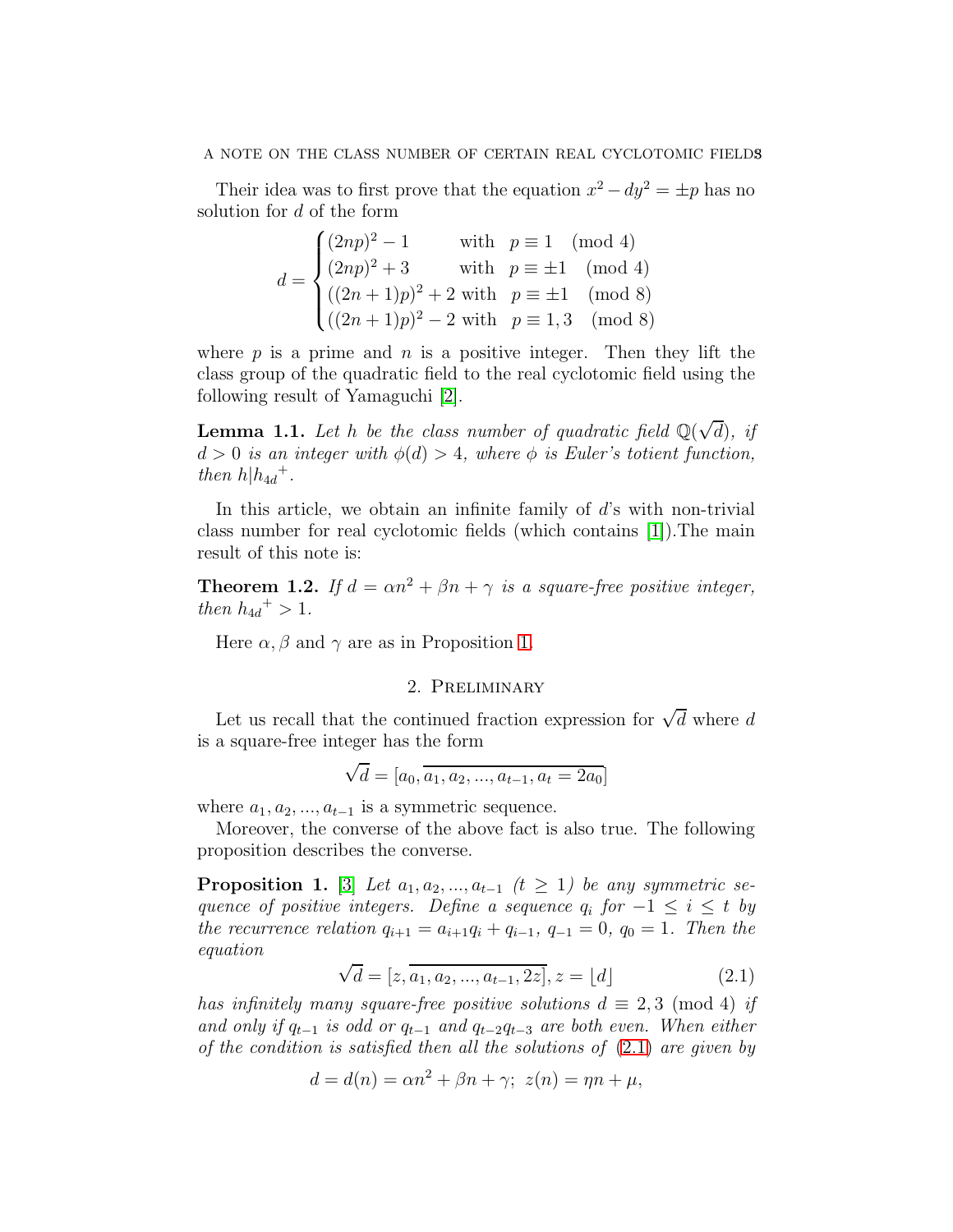for integers  $n \geq 1$ . Here  $\alpha, \beta, \gamma, \eta, \mu$  depend on  $a_1, a_2, ..., a_{t-1}$  with  $\alpha \neq 0$  is a square;  $\eta \neq 0$  and the discriminant is

$$
\beta^2 - 4\alpha \gamma = (-1)^t \text{ or } 4(-1)^t \text{ or } 16(-1)^t.
$$

Moreover, if  $d(n)$  is square-free and  $d \equiv 2,3 \pmod{4}$ , the fundamental unit of  $\mathbb{Q}(\sqrt{d})$  has the form

<span id="page-3-1"></span>
$$
\epsilon = p(n) + q\sqrt{d} \tag{2.2}
$$

where p is a linear polynomial,  $q = q_{t-1}$  and both p and q depend on the sequence  $a_1, a_2, ..., a_{t-1}$ .

In our case, we consider  $t$  to be even so that the norm of the fundamental unit,  $Nm_{\mathbb{Q}(\sqrt{d})/\mathbb{Q}}(\epsilon) = 1$ . Also  $a_1, a_2, ..., a_{s-1}$  be any symmetric sequence of positive integers such that  $q_{t-1}$  is odd. Note that such class of symmetric sequences will be non-empty because if we take  $t = 2$  and consider symmetric sequence  $a_1 = 1$ , in this case  $q_1 = 1$  is odd. Hence by Proposition [1,](#page-2-0) the equation

$$
\sqrt{d} = [z, a_1, a_2, ..., a_{s-1}, 2z], z = [d]
$$

has infinitely many square-free positive integer solutions  $d \equiv 3 \pmod{4}$ . For example, if we take the same sequence  $a_1 = 1$  as above then we can see that there are infinitely many d's with  $d \equiv 3 \pmod{4}$ . We aren't interested in  $d \equiv 2 \pmod{4}$  for reasons which would be clear when we prove non-triviality of the class number. Therefore for us  $d$  has the form:

$$
d = \alpha n^2 + \beta n + \gamma.
$$

If d is square-free, the fundamental unit of  $\mathbb{Q}(\sqrt{d})$  is of the form:

$$
\epsilon = p(n) + q\sqrt{d}.
$$

# 3. Solvability of a Diophantine equation

<span id="page-3-3"></span>Lemma 3.1. The Diophantine equation

$$
x^2 - dy^2 = \pm p
$$

has no integer solutions for  $d = \alpha n^2 + \beta n + \gamma$ .

Proof. First we consider

<span id="page-3-0"></span>
$$
x^2 - dy^2 = p.
$$
 (3.1)

If possible let us assume that [\(3.1\)](#page-3-0) has an integer solution  $(x_0, y_0)$  and without loss of generality we assume that it is the smallest solution with  $y_0 \geq 1$ . Then,

<span id="page-3-2"></span>
$$
x_0^2 - dy_0^2 = p. \t\t(3.2)
$$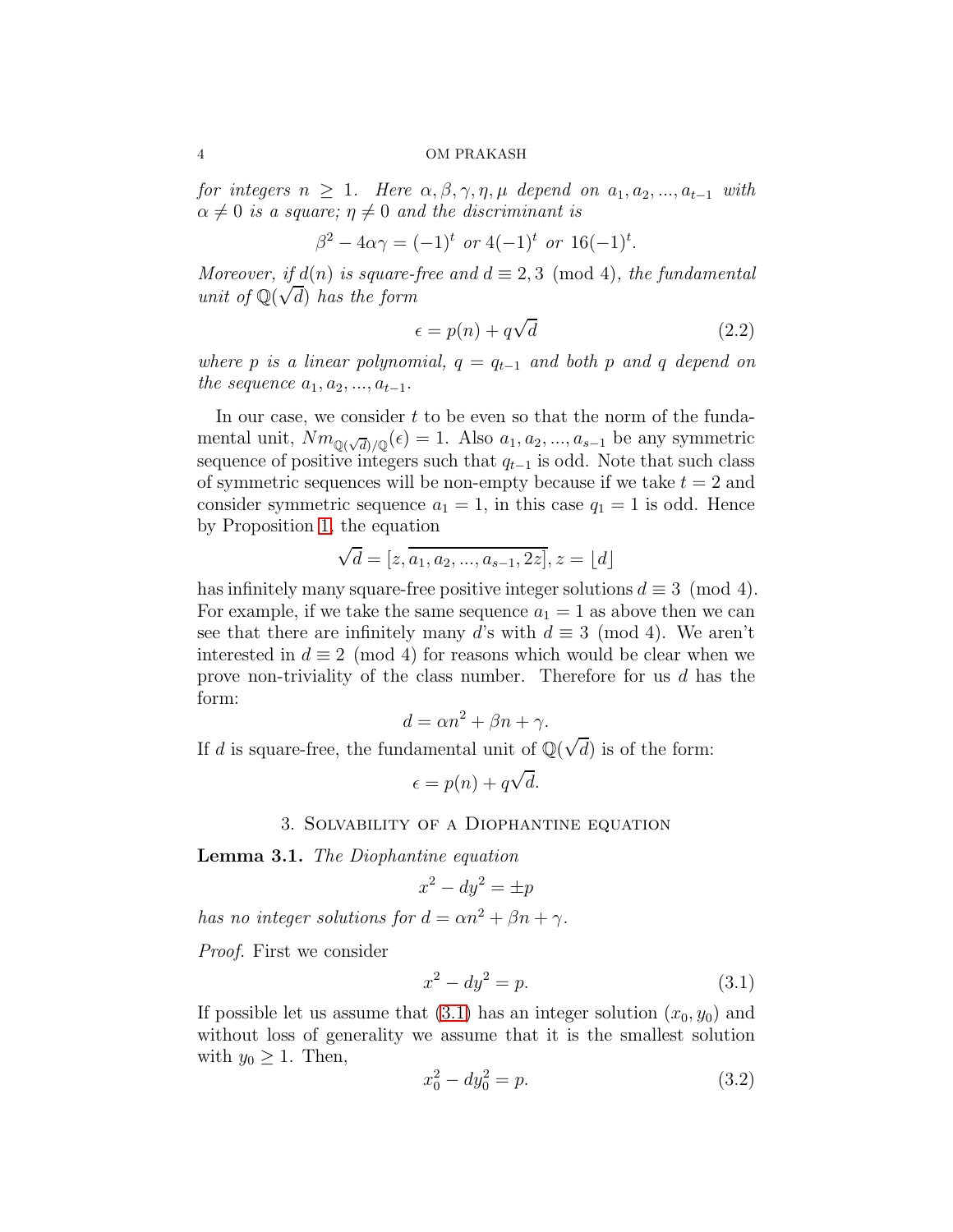We re-write it as

<span id="page-4-0"></span>
$$
Nm_{\mathbb{Q}(\sqrt{d})/\mathbb{Q}}(x_0 - y_0\sqrt{d}) = p \tag{3.3}
$$

and multiply the resulting equation [\(3.3\)](#page-4-0) by  $\epsilon$  given by [\(2.2\)](#page-3-1). Thus

$$
p = Nm_{\mathbb{Q}(\sqrt{d})/\mathbb{Q}}((x_0 - y_0\sqrt{d})\epsilon).
$$

Which is,

$$
p = Nm_{\mathbb{Q}(\sqrt{d})/\mathbb{Q}}((x_0 - y_0\sqrt{d})(p(n) + q\sqrt{d})).
$$
  
\n
$$
= Nm_{\mathbb{Q}(\sqrt{d})/\mathbb{Q}}((p(n)x_0 - dqy_0) + (x_0q - p(n)y_0)\sqrt{d}).
$$
  
\n
$$
= (p(n)x_0 - dqy_0)^2 - (x_0q - p(n)y_0)^2d.
$$

Now by the minimality of  $y_0$ , we have,

$$
y_0 \le |x_0q - p(n)y_0|.
$$

<span id="page-4-2"></span>Case 1. If  $y_0 \le x_0 q - p(n)y_0$ . Then,

$$
(1+p(n))y_0 \le x_0q.
$$

We use [\(3.2\)](#page-3-2) and set  $p(n) = x_1 n + x_2$ . This leads to

$$
\{(1+x_1n+x_2)^2 - q^2d\}y_0^2 \le q^2p.
$$
  

$$
\{(1+x_1n+x_2)^2 - q^2(\alpha n^2 + \beta n + \gamma)\}y_0^2 \le q^2p.
$$

Also

<span id="page-4-1"></span>
$$
(x_1^2 - q^2\alpha)n^2 + (2x_1 + 2x_1x_2 - q^2\beta)n + (x_2^2 + 2x_2 + 1 - q^2\gamma) \le \frac{q^2p}{y_0^2}.
$$
 (3.4)

Since  $x_1, x_2, p, q, \alpha, \beta, \gamma, y_0$  are fixed integers, therefore, [\(3.4\)](#page-4-1) implies that there are finitely many n ′ s, which further implies that there are finitely many d's. This leads to a contradiction.

Case 2. If  $y_0 \leq p(n)y_0 - x_0q$ . Then,

$$
x_0q \le (p(n)-1)y_0.
$$

Again, using [\(3.2\)](#page-3-2) and setting  $p(n) = x_1 n + x_2$ , we get,

$$
q^2p \le \{(x_1n + x_2 - 1)^2 - q^2d\}y_0^2.
$$

This leads to

$$
q^{2}p \leq \{(x_{1}n + x_{2} - 1)^{2} - q^{2}(\alpha n^{2} + \beta n + \gamma)\}y_{0}^{2}
$$

and

$$
q^{2}(\alpha n^{2} + \beta n + \gamma) - (x_{1}n + x_{2} - 1)^{2} \le \frac{-q^{2}p}{y_{0}^{2}}.
$$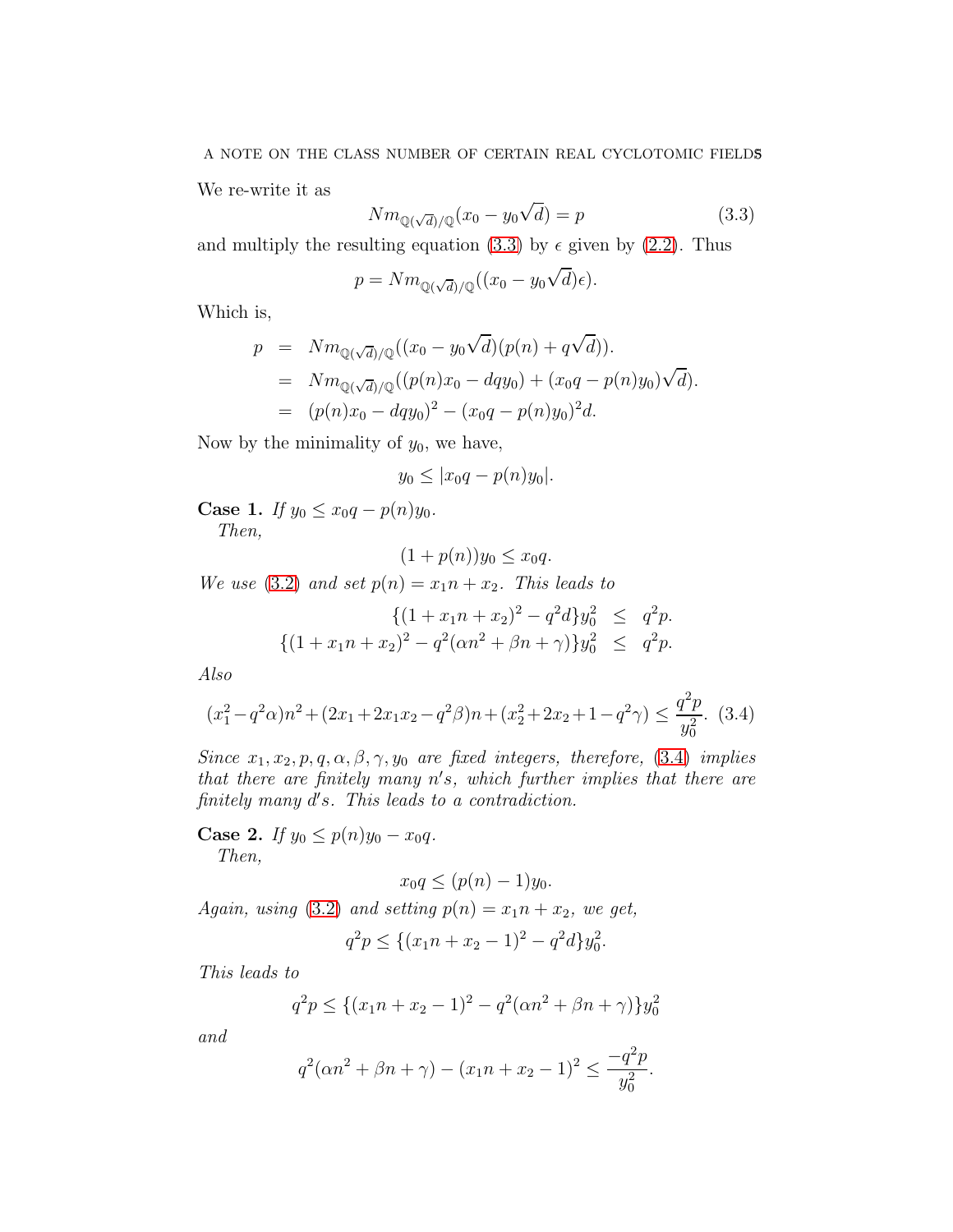Thus

$$
(q^2\alpha - x_1^2)n^2 + (q^2\beta - 2x_1 - 2x_1x_2)n + (q^2\gamma - x_2^2 - 2x_2 - 1) \le \frac{-q^2p}{y_0^2}.
$$
 (3.5)

By the same argument as in case[\(1\)](#page-4-2), we have a contradiction to the fact that there are infinitely many  $d's$ .

Next, we consider

<span id="page-5-0"></span>
$$
x^2 - dy^2 = -p.\t\t(3.6)
$$

Suppose that [\(3.6\)](#page-5-0) has an integer solution. Without loss of generality assume that  $(x_0, y_0)$  is the smallest solution with  $y_0 \geq 1$ .

Then,

<span id="page-5-2"></span>
$$
x_0^2 - y_0^2 = -p.\tag{3.7}
$$

We re-write

<span id="page-5-1"></span>
$$
Nm_{\mathbb{Q}(\sqrt{d})/\mathbb{Q}}(x_0 - y_0\sqrt{d}) = -p.
$$
\n(3.8)

and multiply the resulting equation [\(3.8\)](#page-5-1) by the fundamental unit  $\epsilon$ . Thus,

$$
-p = N m_{\mathbb{Q}(\sqrt{d})/\mathbb{Q}}((x_0 - y_0\sqrt{d})\epsilon)
$$

Which is,

$$
-p = Nm_{\mathbb{Q}(\sqrt{d})/\mathbb{Q}}((x_0 - y_0\sqrt{d})(p(n) + q\sqrt{d})).
$$
  
\n
$$
= Nm_{\mathbb{Q}(\sqrt{d})/\mathbb{Q}}((p(n)x_0 - dqy_0) + (x_0q - p(n)y_0)\sqrt{d}).
$$
  
\n
$$
= (p(n)x_0 - dqy_0)^2 - (x_0q - p(n)y_0)^2d.
$$

Now by the minimality of  $y_0$ , we have,

$$
y_0 \le |x_0q - p(n)y_0|.
$$

Case 3. If  $y_0 \le x_0 q - p(n)y_0$ . Then,

$$
(1+p(n))y_0 \le x_0q.
$$

We use [\(3.7\)](#page-5-2) and set  $p(n) = x_1 n + x_2$ . This leads to

$$
-q^2p \geq \{ (1+x_1n+x_2)^2 - q^2d \}y_0^2
$$
  
 
$$
\geq \{ (1+x_1n+x_2)^2 - q^2(\alpha n^2 + \beta n + \gamma) \}y_0^2.
$$

This implies

$$
\frac{-q^2p}{y_0^2} \ge (x_1^2 - q^2\alpha)n^2 + (2x_1 + 2x_1x_2 - q^2\beta)n + (x_2^2 + 2x_2 + 1 - q^2\gamma),
$$

which contradicts the fact that there are infinitely many  $d's$ .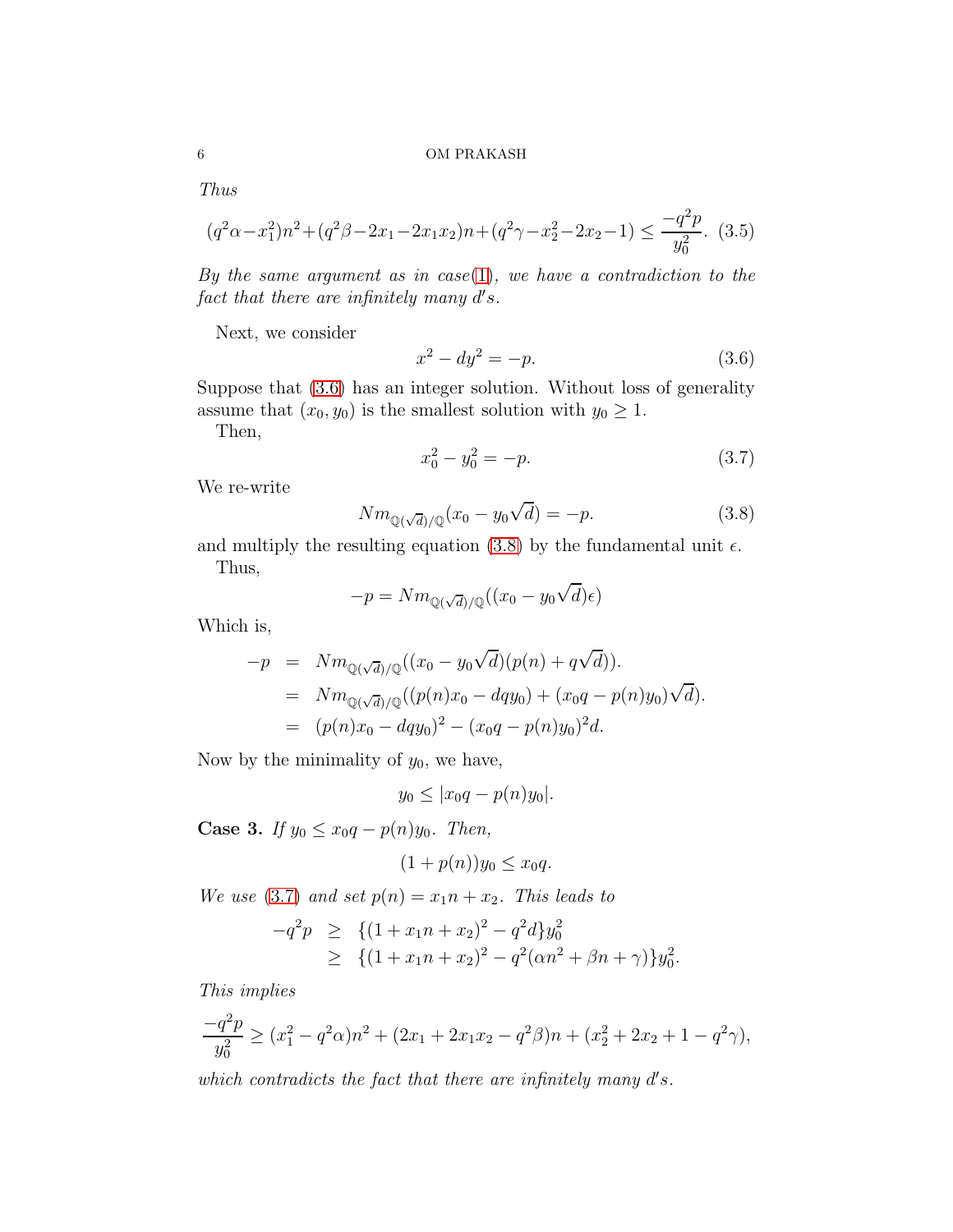Case 4. If  $y_0 \leq p(n)y_0 - x_0q$ . Then,

$$
x_0q \le (p(n)-1)y_0.
$$

We use [\(3.7\)](#page-5-2) and set  $p(n) = x_1 n + x_2$ . This leads to

$$
-q^2p \leq \{(x_1n + x_2 - 1)^2 - q^2d\}y_0^2.
$$
  
\n
$$
-q^2p \leq \{(x_1n + x_2 - 1)^2 - q^2(\alpha n^2 + \beta n + \gamma)\}y_0^2.
$$
  
\n
$$
\frac{q^2p}{y_0^2} \geq q^2(\alpha n^2 + \beta n + \gamma) - (x_1n + x_2 - 1)^2.
$$

This implies

$$
(q^2\alpha - x_1^2)n^2 + (q^2\beta - 2x_1 - 2x_1x_2)n + (q^2\gamma - x_2^2 - 2x_2 - 1) \le \frac{q^2p}{y_0^2},
$$

which contradicts the fact that there are infinitely many  $d's$ .

This completes the proof of Lemma [3.1](#page-3-3)  $\Box$ 

# 4. proof of the Theorem [\(1.2\)](#page-2-2)

Let  $p \equiv 1 \pmod{4}$  be a prime. Since  $d \equiv 3 \pmod{4}$ , the Legendre symbol

$$
\left(\frac{d}{p}\right) = 1.
$$

This implies, p splits completely in  $\mathbb{Q}(\sqrt{d})$ , i.e.  $p = \mathfrak{PP}'$ , where  $\mathfrak{P}$  and  $\mathfrak{P}'$  are prime ideals. We also have  $\overline{Nm}(\mathfrak{P}) = \overline{Nm}(\mathfrak{P}') = p$ .

Suppose if possible the class number h of  $\mathbb{Q}(\sqrt{d})$  is 1. Then  $\mathfrak{P}$  is a principal ideal in  $\mathcal{O}_{\mathbb{Q}(\sqrt{d})}$ , say  $\mathfrak{P} = \langle a + b\sqrt{d} \rangle$ . Thus, we have

$$
p = Nm(\mathfrak{P}) = Nm_{\mathbb{Q}(\sqrt{d})/\mathbb{Q}}(a + b\sqrt{d}) = |a^2 - db^2|.
$$

This implies

$$
a^2 - db^2 = \pm p,\tag{4.1}
$$

which contradicts the lemma[\(3.1\)](#page-3-3). Hence  $h \neq 1$ . Except for finitely many d's, we have  $\phi(d) > 4$ , therefore  $h|h_{4d}$ <sup>+</sup> (by Lemma [1.1\)](#page-2-3). Since  $h > 1$ , we have  $h_{4d}^{+} > 1$ .

# 5. Concluding Remarks

As mentioned earlier, if we consider the sequence  $a_1 = 1$  for  $t = 2$ , then in this case  $d = (z + 1)^2 - 1$ . Now for d to be square-free z has to odd. Hence d has to be of the form  $(2np)^2 - 1$ , which is precisely the family considered in [\[1\]](#page-7-0). Thus here we get a more generalized and larger family.